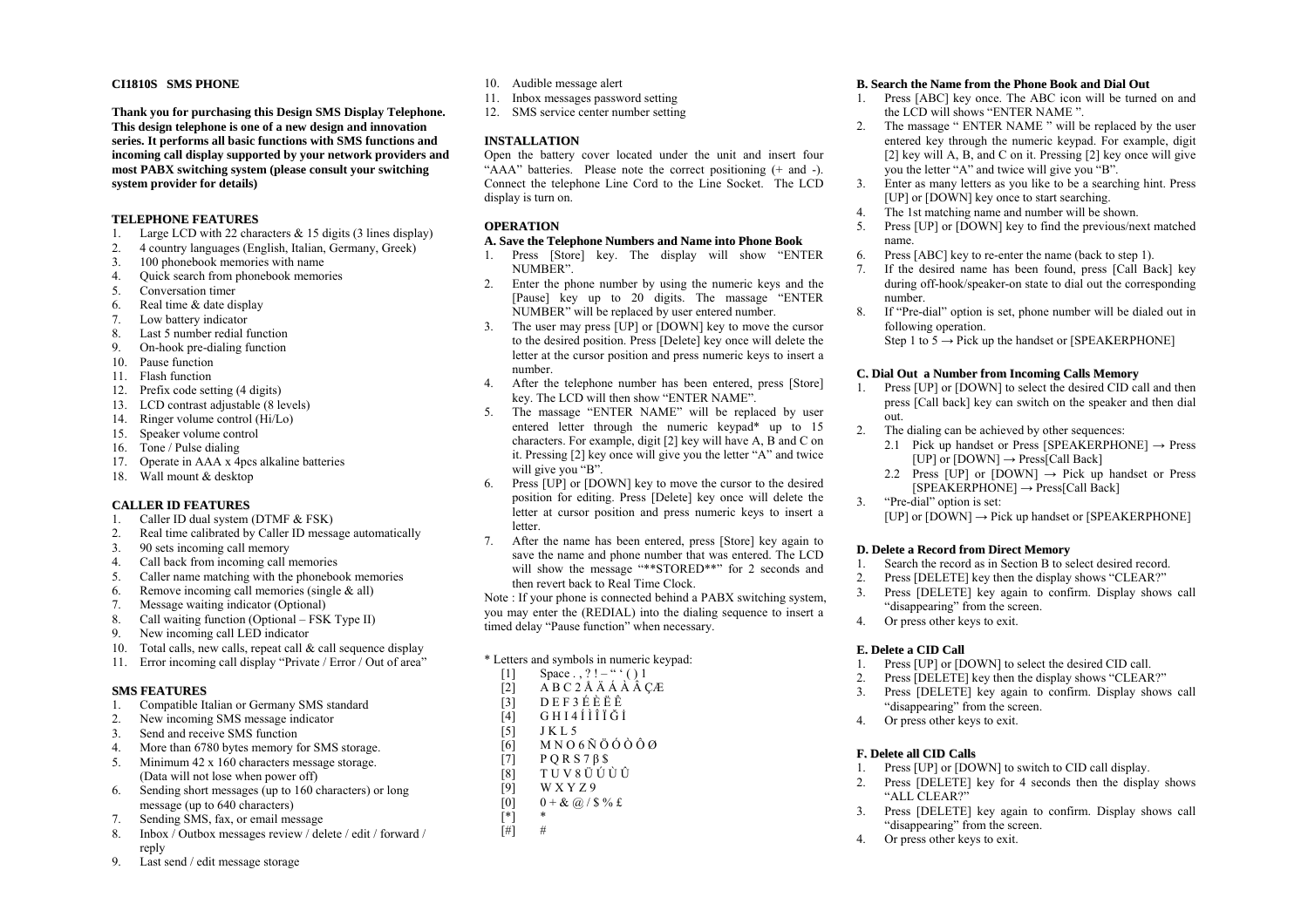### **G. Edit <sup>a</sup> Record fromPhone Book**

- 1.Search the record as in Section B.
- 2. Press [Store] key. Display shows the phone number and the cursor is placed on the first digit of numeric line.
- 3. Use [UP] or [DOWN] key move to the location where the number is to be edited. Once at the desired location, the user can press [DELETE] key to delete the number at the cursor position or press numeric key to insert a number.
- 4. After the telephone number has been edited, press [Store] key to swap cursor to the third line and the display shows the name. If there is no name associated, the display shows "ENTER NAME".
- 5. Use [UP] or [DOWN] key to move to the location where the letter is to be edited. Once at the desired location, the user can press [Delete] key to delete the letter at the cursor position or press numeric key to insert a letter.
- 6. After the name has been edited, press [Store] key again to save the name and number that was edited. The LCD will show the message "\*\*STORED\*\*" for 2 seconds and then revert back to Real Time Clock.

## **H. Edit <sup>a</sup> Caller IDCall and Save into Phone Book**

- Press [UP] or [DOWN] to select the desired CID call.. 1.
- 2. Press [Store] key. Display shows the phone number and the cursor is placed on the first digit of numeric line.
- 3.Repeat procedures 3 to 6 in Section G.

## **I. Redial**

During the handset lift or speaker phone on, pressing [Redial] key will dial out the latest dialed out number.

#### **J. Redial <sup>a</sup> Number Stored in Redial Buffer**

- 1. During On-Hook state, press [Redial] key then display shows order number "1" and latest dialed out number.
- 2. Use [UP] or [DOWN] or [REDIAL] to select one of the last 5 dialed number in redial buffer. Display shows the order number "1" to "5" respectively.
- 3. After searched, press [SPEAKERPHONE] key or lift the handset. The desired number will be dialed out automatically.

## **K. LowBattery Indication**

 When batteries are exhausted, the battery low icon will turn on to indicate battery replacement. The battery status is checked every half second.

## **L. Talking Timer**

When Off Hook or press [SPEAKERPHONE] key, the talking timer will be enabled automatically.

## **M. Setting Mode**

There are eight settings can be input including language selection, dialing prefix, real time clock, LCD contrast, Inbox password setting, SMS terminal number, SMS centre number (Inbox) & SMS centre number (Outbox). Press the [MANUAL] key to enter the setting mode, and use the [UP]/[DOWN] key to enter the selection

# mode. Or press [ESC] to exit the menu setting.

### **a) Language Selection (Default : English language)**

- 1. LCD shows current language e.g. "ENGLISH"
- 2. Press [UP] or [DOWN] key unit the desired language is shown.
- 3. Press [Store] key to confirm and exit, or press [MANUAL] to the next setting step.

### **b) Setting the Real Time Clock and Date**

- 1. LCD shows "DD/MM HH:MM"
- 2. Enter the real time clock by using the numeric keypad. Input the real time clock in 24-hour format only.
- 3. Press [Store] key to confirm and exit, or press [MANUAL] to the next setting step.

### **c) Dialing Prefix Setting Mode (4 digits)**

- 1. LCD shows "Dial Prefix".
- 2. Enter the dial prefix by using the numeric keypad. (e.g. long distance dial prefix of USA is  $(1)$ : set  $1 - (-)$
- 3. Press [Store] key to confirm and exit, or press [MANUAL] to the next setting step.

### **d) Tone / Pulse Setting**

- 1. LCD shows "Tone/Pulse".
- 2. Press [UP] or [DOWN] key to adjust the setting.
- 3. Press [Store] key to confirm and exit, or press [MANUAL] to the next setting step.

# **e) LCD Contrast (8 levels)**

- 1. LCD shows the contrast level.
- 2. Press [UP] or [DOWN] key to adjust the desired contrast level.
- 3. Press [Store] key to confirm and exit, or press [MANUAL] to the next setting step.

## **f) SMS Centre Number Setting**

- 1. LCD shows "SMS Centre No.1 / SMS Centre No. 2"
- 2. Enter the SMS centre no. by numeric keys.
- 3. Press [STORE] key to confirm and exit, or press [MANUAL] to the next setting step.
- Note : SMS Centre number 1 is "Outgoing SMS" SMS Centre number 2 is "Incoming SMS"

## **N. Caller IDDisplay**

- 1. If you subscribe to caller ID services from your local telephone company, this telephone will show the call information on the display screen. This includes the caller name (if you have stored the name and phone number in the phone book or direct memory) and number.
- 2. When the incoming call received, the number of new calls "XX NEW" and the total number of calls "XX CALL" will appear on the display.
- 3.The incoming call LED will flash.
- 4. If the incoming call is a new calling, display will show as "NEW". And, the repeat calling will display as "RPT".
- 5. Any error or corrupted information received, the display will show "Error"
- 6. If the caller has exercised the option to prevent his name and number from being sent, "Private" will be shown on the screen.
- 7. "Out of Area" will display, when some one calls from an area where the telephone company is not offering the caller identification services or an area that is not yet providing

name and number delivery to your area via the long distance network.

- 8. When caller ID memory is full, it will automatically delete the oldest calls in order to make a room for the new ID number.
- 9. Replace batteries as soon as possible when the low battery icon display.

Note : The caller ID will only detect information between the first and second rings. You should wait for the second ring before picking up the phone or pressing the hands free button.

### **O. SMS functions**

Press [SMS] key and [UP]/[DOWN] keys to check the Inbox, edit a New SMS message, or. Outbox message.

LCD will display the Incoming SMS message "-XX-" MSGS.

### **1. Inbox message**

- a. When the LCD shows "Inbox", press [STORE] and [UP]/[DOWN] key to select and display the Inbox message content.
- b. Press [STORE] key to view the selected SMS message.
- c.Press [UP]/[DOWN] key to scroll the SMS content.
- d. Press [STORE] and [UP]/[DOWN] key to select the menu "Reply / Forward / Return Call / Save Number / Clear"
- e. Press [STORE] key to confirm the selection.

## **2. Edit a new SMS message**

- a. When the LCD shows "New Message", press [STORE] key and use the alphanumeric keyboard to input the message, and use the [UP]/[DOWN]/[DEL] keys to edit and correct the message.
- b. Press [STORE] key, it will display "Send SMS / Save Text".
- c. Press [UP]/[DOWN] key to select and press [STORE] key to confirm.
- d.Input the desired phone number.
- e.Input the destination terminal number..
- f.Press [STORE] key twice to confirm the selection.

## **3. Outbox message**

- a. When the LCD shows "Outbox", press [STORE] and [UP]/[DOWN] key to select and display the Outbox message content.
- b.Press [STORE] key to view the selected SMS message.
- c.Press [UP]/[DOWN] key to scroll the SMS content.
- d.Press [STORE] and [UP]/[DOWN] key to select the menu "Forward / Edit / Clear".
- e.Press [STORE] key to confirm the selection.

## **P. Speaker volume control**

To adjust the speaker volume to your desired listening level, move the switch located on the side of the unit. *Note : Default setting is middle level.* 

## **WALL MOUNTING**

If you are wall mounting this telephone, the position of two holes is 90mm apart.